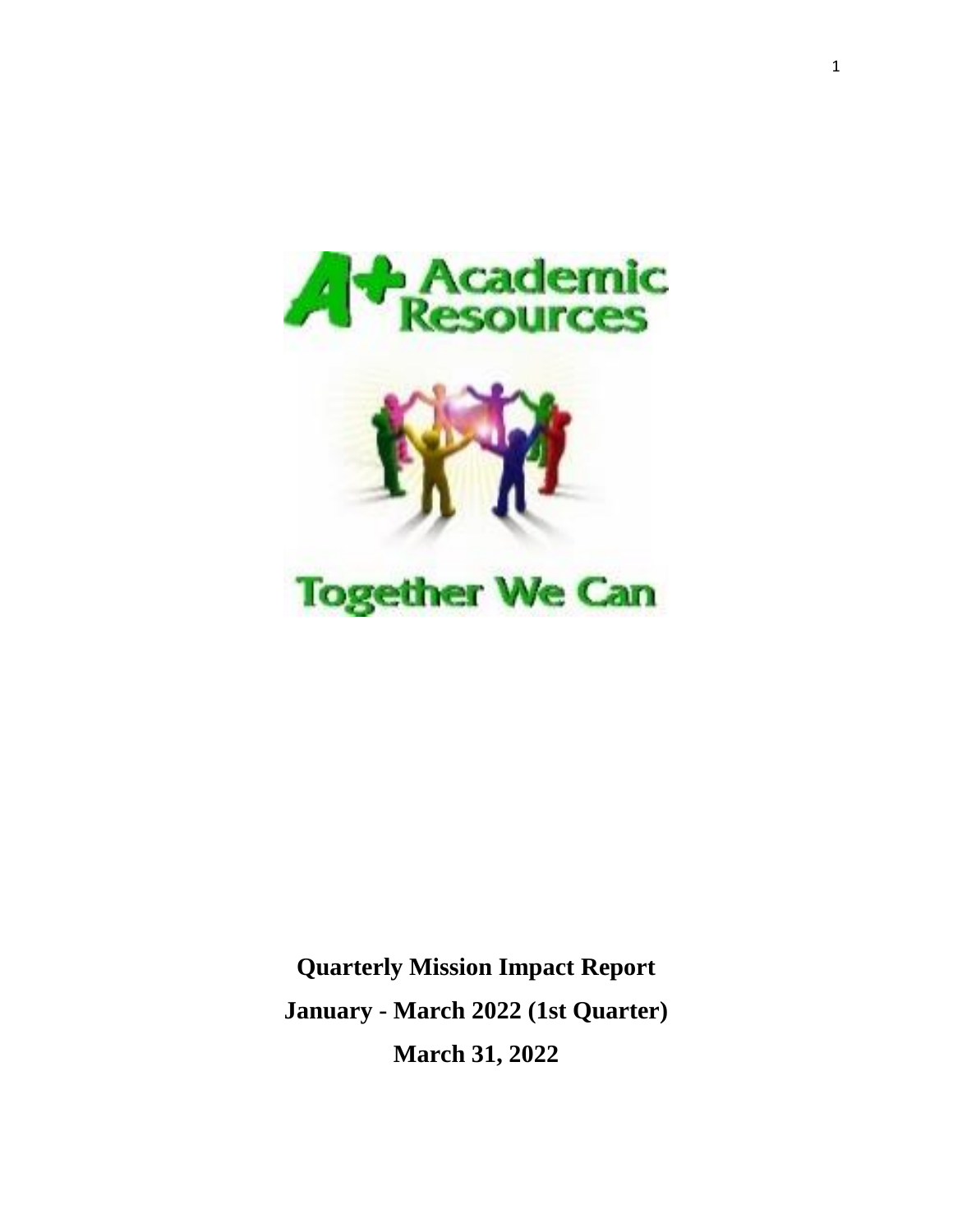## **Table of Contents**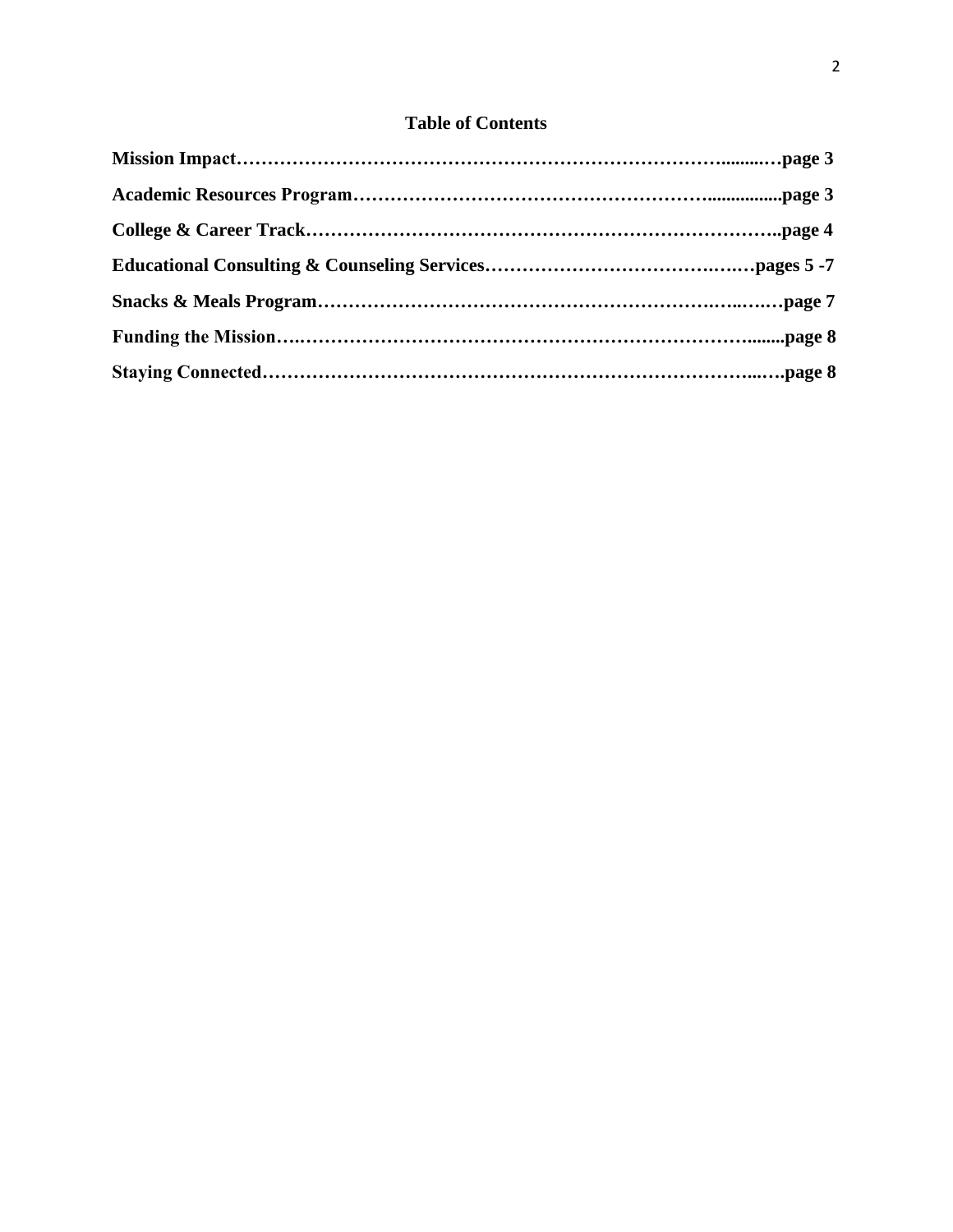#### **Mission Impact**

#### *Mission*

### *To provide educational resources to k* **-** *12 students in San Antonio public schools who lack the necessities for academic success*

This section gives insight into what is important to A+ Academic Resources and shows the impact our programs and services have on mission accomplishment. The organization's programs and services are consistent with its mission and tax exempt purpose. As indicated below, our programs are striving to significantly impact the communities we serve.

#### **Academic Resources Program**

The Academic Resources Program provides academic resources such as (a) school uniforms, (b) gym shoes, (c) backpacks, (d) books, and (e) school supplies for children to go to school and learn. These resources are provided to children in need. Beneficiaries are students attending public schools, from K - 12 grade. A total of **\$1500** will support **75** students.

#### *The Children's Shelter (TCS)*

TCS received **\$1,500** to support their mission of restoring innocence and strengthening families for **75** children who will benefit from the programs that TCS is building.



#### **Innovative Babies Become Impactful Adults**

"When we invest our time, talent and treasure into the lives of children who are lovingly called precious lambs---better outcomes are within their reach." – Adriene R. Walker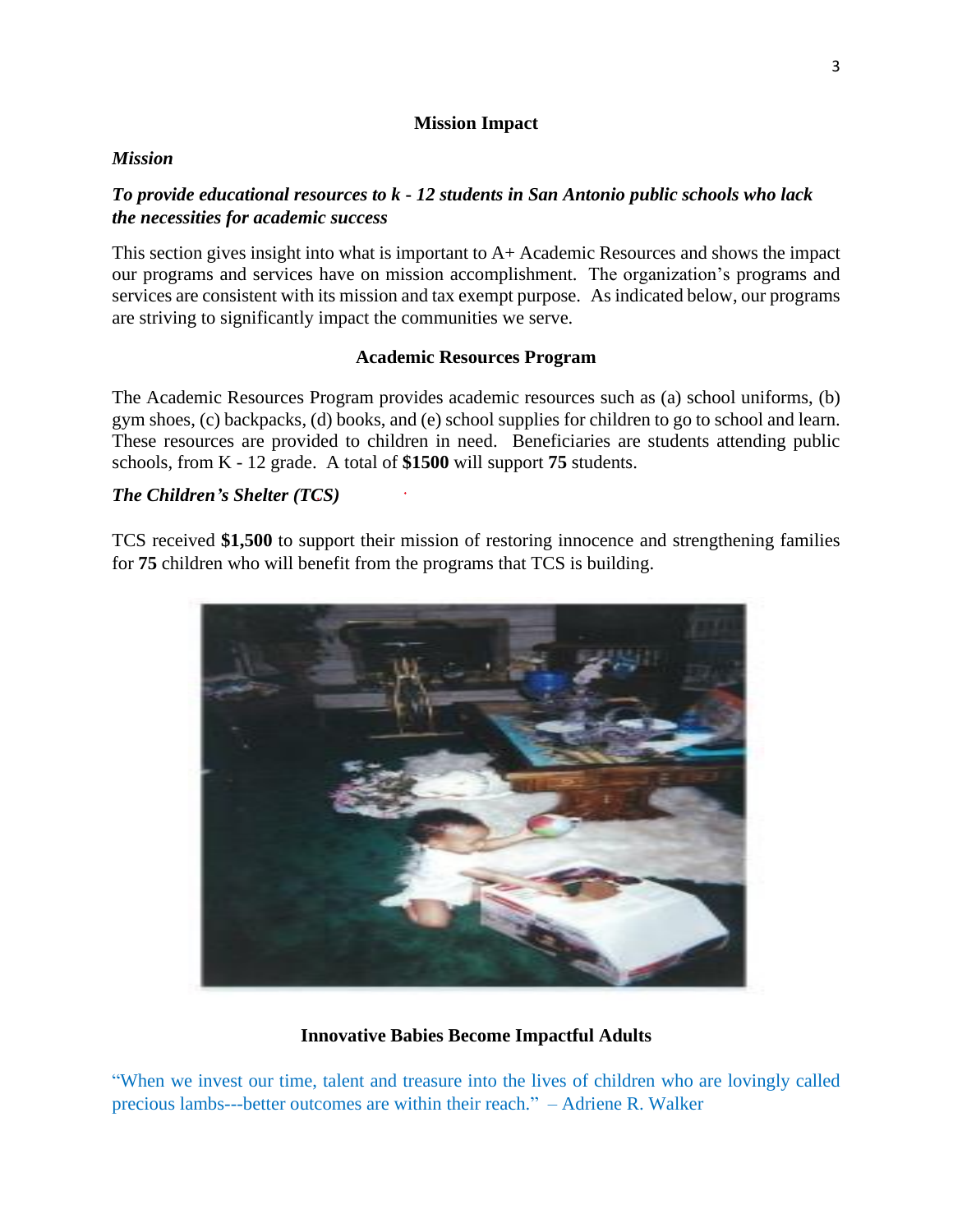#### **College & Career Track**

A+ Academic Resources values Mentorship. We partnered with Executive Chef Sonya Dorsey, an Educator & Mentor in our Career Resource Center, to provide an educational & delicious Culinary experience for **250** students at Lucycle Collins Middle School. *Dinner with a Gentleman* was a "5-Star Experience"! Chef Sonya and her husband, Chef Keith Dorsey, catered the event (food & dessert) with the help of nonprofits & businesses who are enthusiastic about student academic & career success. Thank you Chef Sonya for this rewarding Culinary Arts career event!



#### **Executive Chef Sonya Dorsey & The [Kennedale](https://www.facebook.com/groups/202310319825500/?__cft__%5b0%5d=AZV0eUBSlzNSspuzwJPlr1vhhDlsWJBNxKZN0W9PFs-ZLjaL3mlYiORnephTzxrz1xNn8DDWvBMiL63rHJrKvpi6aPHVmSJzS30XYyNUaAeV9XYVLCw3sY6EyUIZf-bzxQilLaJLaIijj9BzGTw6JAKu8BVJJMUx9BOIIrOFbO3-yw&__tn__=-UK-R) Rotary Club**

"I really want to give these children a five star experience, I want to make this a fine dining experience, the children are our future." – Executive Chef Sonya Dorsey

"I strive to be the best person I can be, I ask God to keep me humble, loving and kind at all times..... I am so happy, grateful and glad to make a difference in the lives of these kids, keep the schools, the teachers and most importantly these babies in your prayers at all times, it takes us all to be parents sometimes." – Executive Chef Sonya Dorsey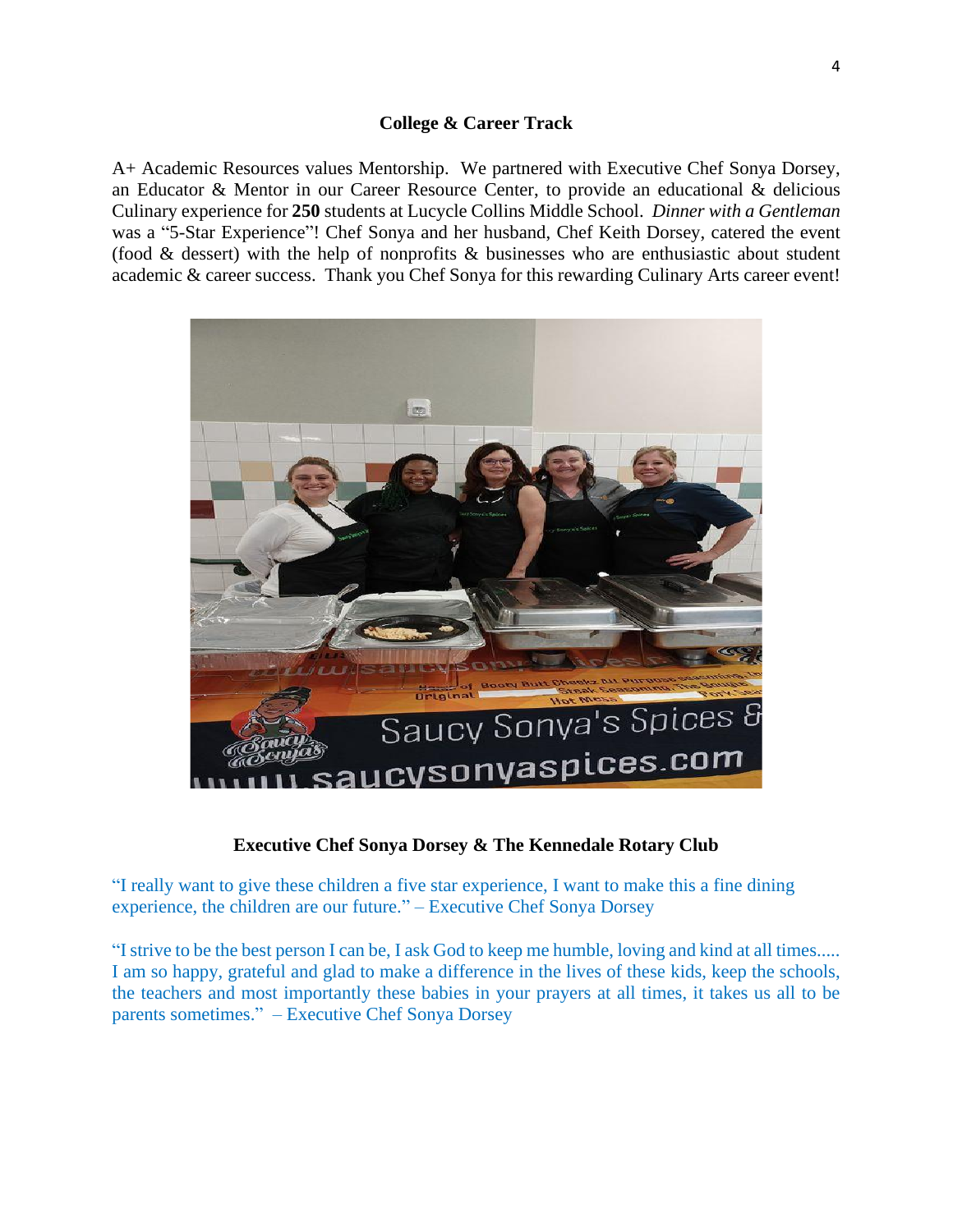#### **Educational Consulting & Counseling Services**

We had such a wonderful time at the Boysville Black History celebration! From the food to the fellowship, everything was exceptional because God was in the details! Of course, the food was delicious! Chef Tiffany Campbell & Crew (Amarea & Mya) created Soulful dishes made with Love for **50** children. Chef Tiffany was sitting down and enjoying people enjoy her food when someone said, "I know you!." A lady who was a teenager who used to skip class and hang out in the hallways in high school remembered "Ms.Tiffany. The lady emphasized she finished high school because Ms. Tiffany made her go to class repeatedly! God chose Chef Tiffany for this event, so she could see her "tough love" made a difference in this lady's life. God is so good!

TSgt (Ms.) June Turner, an outstanding Airman, blessed us with a Black History presentation that highlighted the contributions of notable Black trailblazers. She emphasized the importance of health & wellness. Significantly, the one-on-one discussions she had with the children allowed her to connect with them and understand their stories. Ms. Turner also formed prayer circles to encourage and uplift the children, staff and volunteers. She did not leave Boysville without talking to Jesus Gonzales, the awesome Community Relations Manager, to get the paperwork to become a volunteer. God hand-picked Ms. Turner to beam at this event! We all have God-given gifts talents. When we operate in our gifts and talents, we can do remarkable things for God's glory.

The best work is done through Teamwork! When you have an event to do, talk to God about it. Listen to the who and what. God will tell you who He wants to do what. What I love most about the Boysville Black History celebration is God chose the players on the Team. A Team of Believers---the magnificent Light made all the difference! We are so grateful to phenomenal Mr. Frank Buggs, the Boysville Recreation Coordinator, for welcoming us to help make the event a remarkable success. We get things done through relationships!



**Ms. Turner, Mr. Buggs, and Adriene**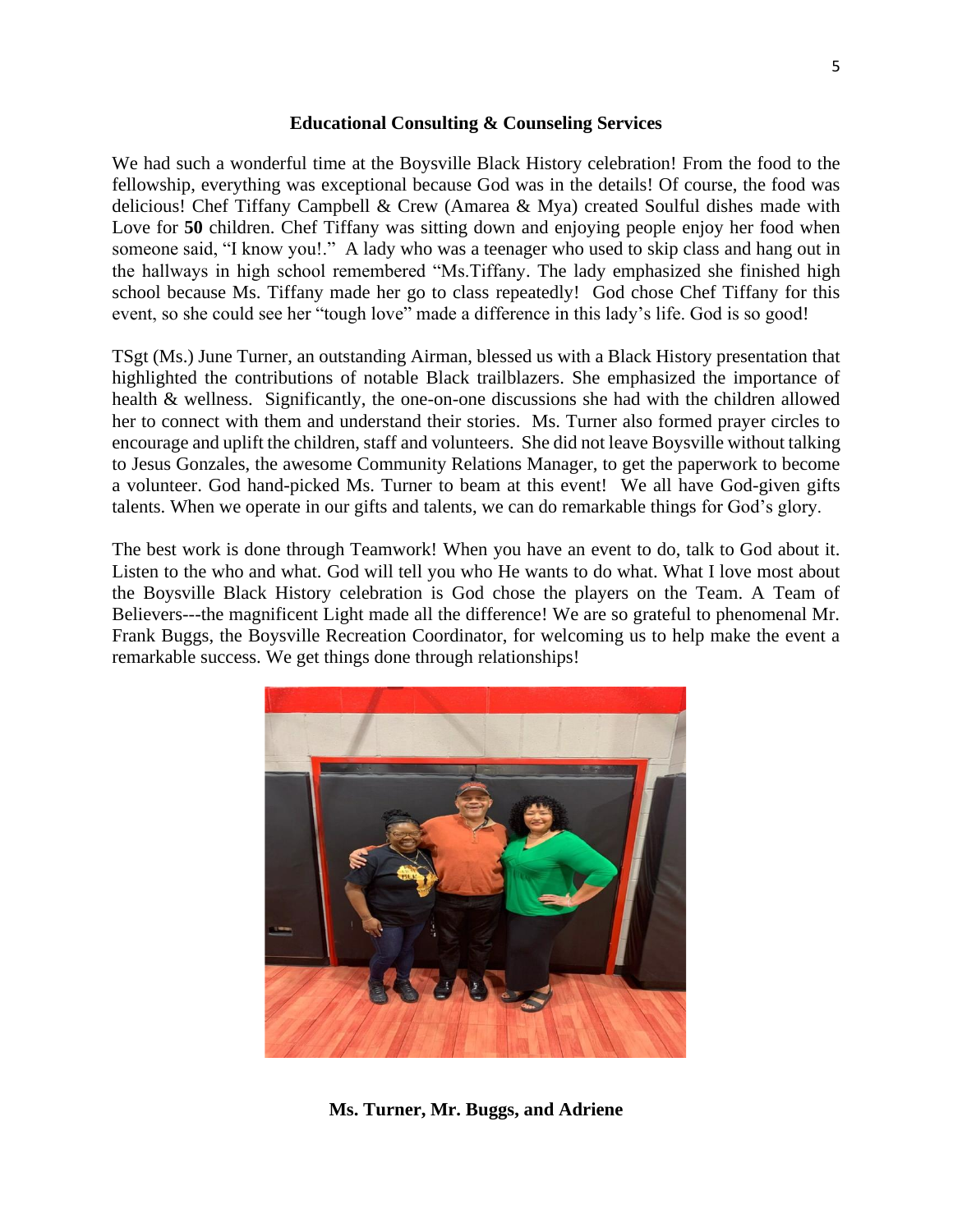"Ms. Adriene Walker, On behalf of our children and staff, I want to thank you for taking the time to help bring together our, "Black History Month Celebration." – God Bless, W. Frank Buggs



**Awe-mazing Teamwork**



**Chef Tiffany Campbell & Crew (Mya & Amarea)**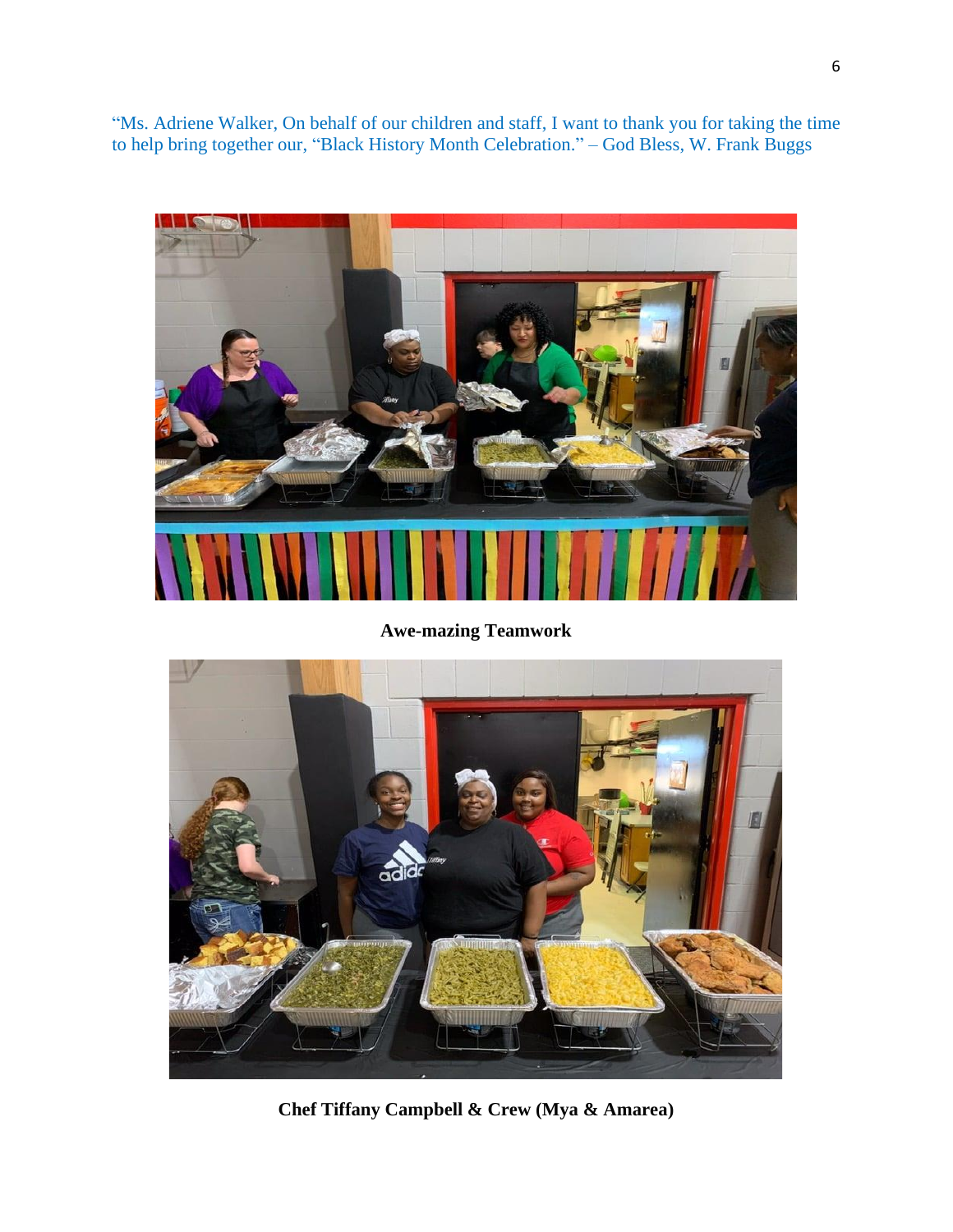

**Chef Tiffany & Adriene**



**Amarea's 5-Star Banana Pudding**

# **Snacks & Meals Program**

Our donors gave **\$500** for meals to support **250** students at the Culinary Arts career event and **\$824** for meals to support **50** students at the Boysville Black History celebration.